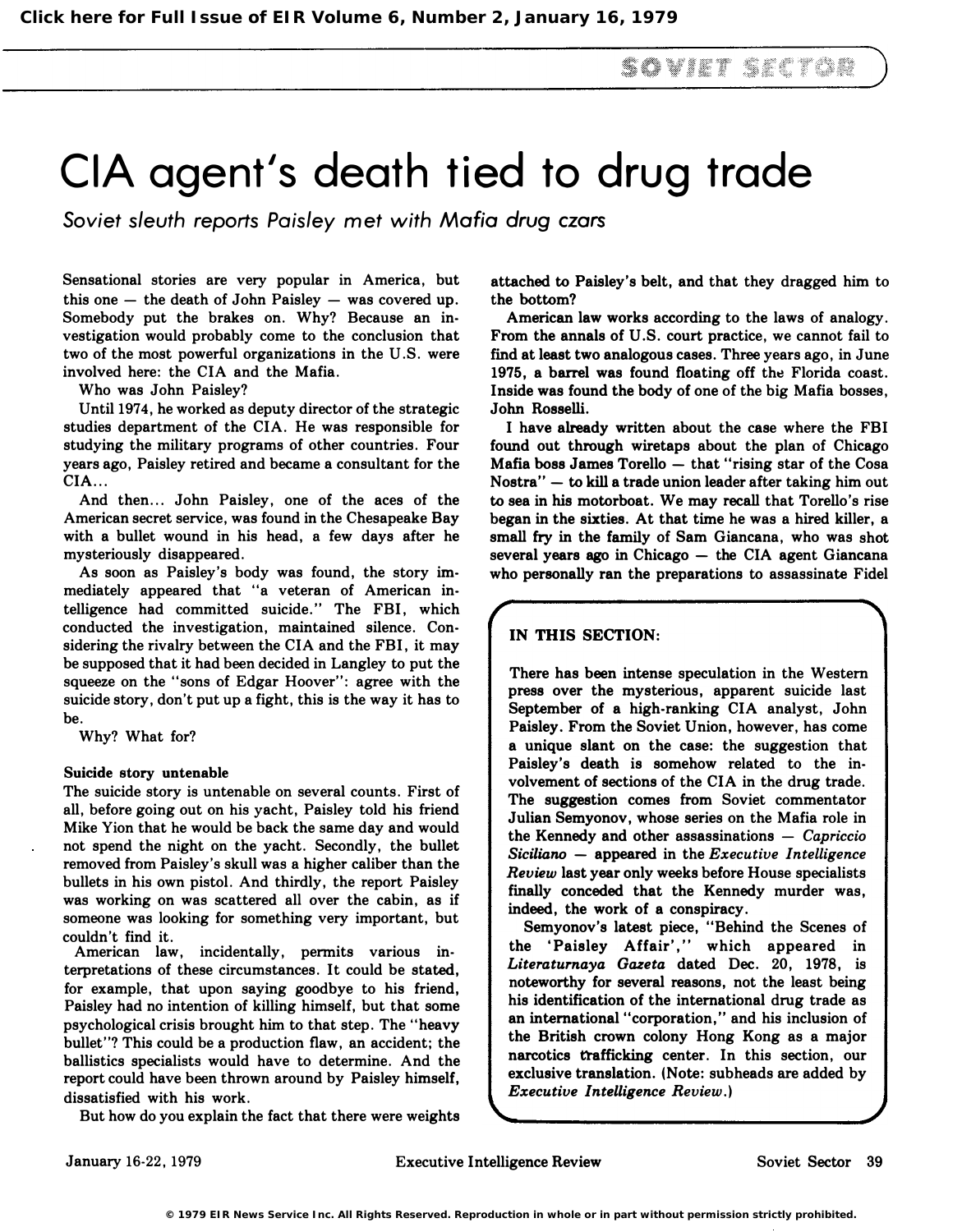Castro. Now Torello had surpassed his teacher: he hung the convicted usurer Jackson on a meathook and tortured him with electric shocks for several days until he died. Torello remained free, a completely respectable member of Chicago "high society."

#### Paisley and the Mafia

American lawyers are experienced people. They could probably interpret the weights on Paisley's belt and advance any number of hypotheses. But how do you explain away the irrefutable facts that Paisley met several times with those Mafiosi engaged in the illegal import of narcotics into the U.S.?

Paisley's contacts with the Mafia people were noted at precisely the time that a new spiral of the illegal narcotics trade in New York began and the battle between the present "narcotics king," Carmine Galante, and the boss Angelo Dellacroce, for leadership of Cosa Nostra, is considered to have gone into its decisive phase. The in· terests of so many people were involved in this fight, that it was impossible to predict the outcome: U.S. attorneys estimate that the Mafia controls tens of thousands of perfectly legal firms, with annual revenues of \$12 billion! (It is a paradox of the capitalist world that organized crime flourishes because people known as perfectly respectable citizens, without batting an eye, buy cheap contraband goods, discount cigarettes, and of course, heroin supplied by the Mafia; the sale of narcotics has not yet been legalized. The legalization of casino gambling in several states in the U.S., by the way, has also played into the hands of the Mafia; and if ten years ago the offtake on dog racing and the racetrack was \$6 billion, today it has reached \$18 billion!)

## The Appalachia meeting

To investigate the "Paisley affair" more carefully, let us review some history. Twenty years ago, during the power struggle in the Mafia at that time, it was decided to hold an "all·American convention" of the Cosa Nostra family leaders. Vito Genovese, then a pretender to the throne of "Godfather Number One," proposed to gather in Chicago. But the Buffalo Mafia boss Stefano Magaddino objected: "The FBI is strong in Chicago; hang our tails out and they'll round us all up at once." He suggested meeting at old man Joseph Barbara's in the small New York town of Appalachia. This idea was accepted.

About 100 Mafia leaders converged on the farm. The last question raised during their talks was somewhat unexpected: since the FBI narcotics bureau was hot on the trail of the Mafia and beginning to step on some people's toes, it was necessary to temporarily suspend the un· derground heroin trade. But analysis of a proposal like that leads to one conclusion: this kind of a ban would only step up the secret heroin trade, but new Mafia people, the "Young Wave," would take it over. Carmine Galante was 46 years old at the time - remember that. His chief rival Dellacroce was 42, and heroin had never been his forte. Loan sharking and casino gambling were his sphere.

But just as this question was being discussed by the godfathers, police sergeant Croswell noticed the mass of Lincolns and Rolls Royces parked at the farm. He and three partners managed to seize several dozen Mafiosi. Fifty other men broke through the police ring, since Croswell was unable to summon help. Thus the question of a temporary suspension of the narcotics trade, until the FBI cooled down, remained unresolved by the "strategists" of the American Mafia.

And who was putting this question on the agenda? Who was interested in the advancement of "dark horses" like Galante to the throne of the new godfathers? Who wanted further expansion of the worldwide secret Mafia networks? Who gained from the Mafia millionaires that the FBI was aiming at? The case of cooperation with the CIA by the godfather Lucky Luciano speaks for itself. In violation of American law, this criminal was freed from jail  $-$  on orders from the American secret service. The CIA's work with the Chicago Mafia boss Sam Giancana shows the same thing.

And who helped the men arrested at the New York farm go free? The godfathers were accused of plotting to ob· struct justice, since they refused to explain their presence at Barbara's house. They were found guilty and sen· tenced, but they didn't stay in jail for very long. In November 1960, they were freed on appeal. Some of the country's leading lawyers argued their case.

"What was the purpose of the meeting," asked the judge.

The godfathers answered as if someone had prepared a story for each of them.

"Old man Barbara was getting sick ... He is very dear to all of us, because he makes the best pizza in the States."

And believe it or not, Barbara, in New York State, was visited by Frank de Simone, the patron of Cosa Nostra in California; James Civello, the Dallas Mafia boss; and Luis Traficante, Jr., the Florida chief who had represented the interests of "narcotics emperor" Lucky Luciano in Cuba before the revolution.

The absurdity of their answers, however, did not keep the judge from letting all the Mafiosi go scot· free. And all these "rehabilitated" bandits immediately took off to see CIA agent Lucky Luciano, who had begun to collaborate with the U.S. secret service already in 1942. Lucky Luciano at that time was living in Italy. And not alone: the U.S. government, starting in the late 1940s, exiled all the Cosa Nostra gangsters on whom there was supposedly not enough evidence to put in jail. Even before the "Appalachians" arrived in Europe, CIA agent Luciano already had working with him such "veterans" as Giuseppe Badalamenti, Frank Caruso, Gaetano Chifalo.

## The international drug corporation

How did the "exiled" Mafiosi occupy themselves in Italy? They created throughout Europe a broad network of "import-export" companies - mainly trading in fruits and vegetables (they hid heroin in the oranges and almonds). The Mafia network encompassed all of Europe: